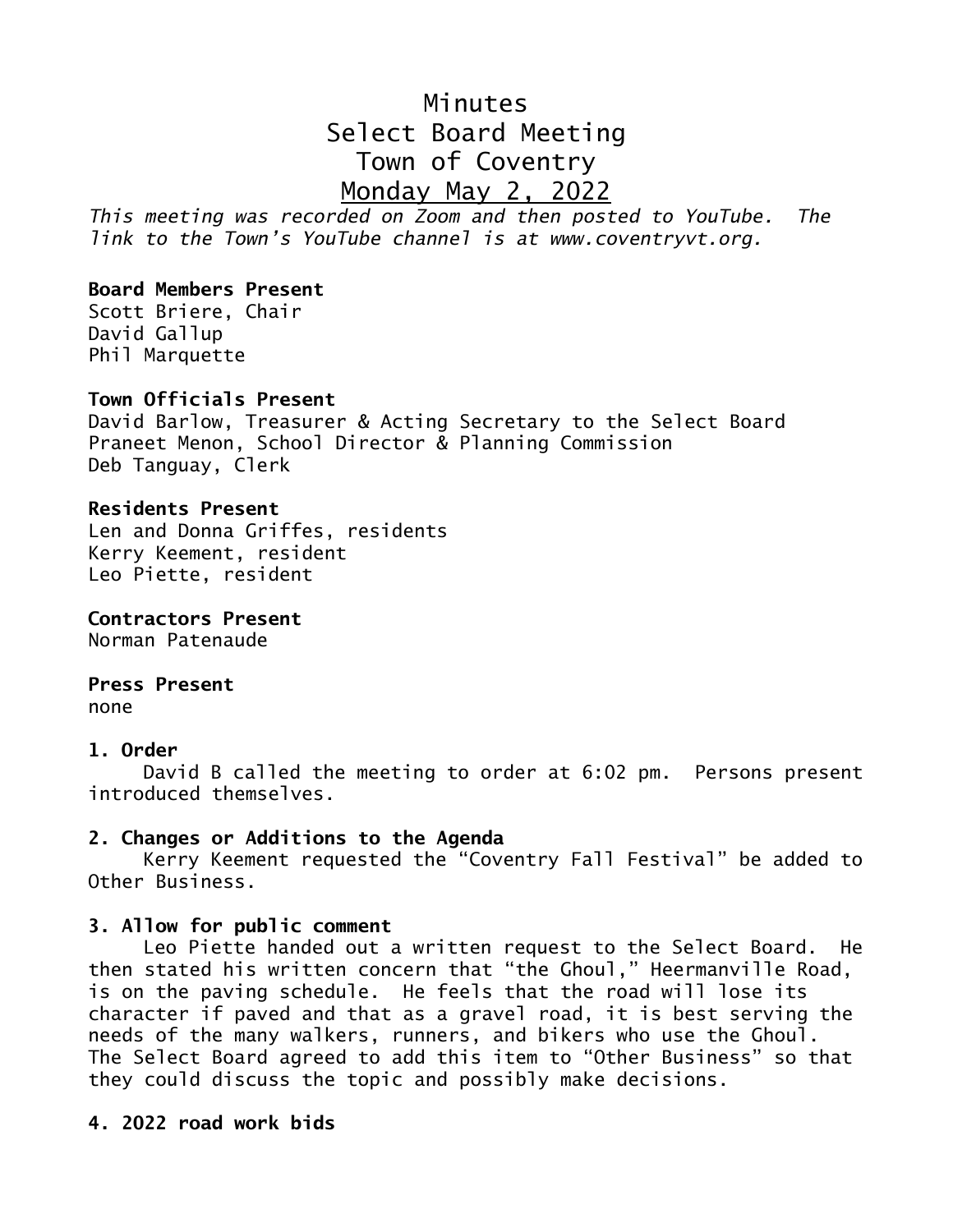The Select Board opened the three bids received for the proposed 2022 road work. David G stated that the prices were very high at this point in time and volatile. He recommended "crack sealing" the subject roads (instead of top coating) and waiting for the oil market to settle down. He also recommended re-addressing the 2021 paving work that remains to be done, delaying the Airport Road and Heermanville Road paving until next year (2023)(still to be done at the contracted 2021 price). He recommended moving ahead with the paving of Pine Hill Road and the remaining portion of Coventry Station Road (both part of the 2021 contract). The Select Board agreed with this approach, and the 2021 Contactor, Norman P agreed to consider the proposed contract change. A lengthy discussion of paving mix types ensued. Phil M motioned to not accept any of the bids due to market conditions, Scott B seconded, unanimously approved.

# **5. Meeting house (former church) update**

David B presented the draft request for painting bids. He also noted that Mr. Girouard, the adjoining parcel owner, had met with him earlier in the day and expressed his concern that the painters correctly handle any existing lead paint on the building. David B suggested that the Town have the paint tested for lead. The Select Board agreed to have David B get the building tested for lead paint, and reword the proposed request for painting bids to ask for two cost figures – one with lead paint precautions, and one without, and then advertise it.

# **6. Property line issue at Town garage parcel (269 Main St)**

In response to an (251 Main St) adjoining parcel holder's claim that he owned part of the land the Town considers as part of 269 Main Street, David B had researched and submitted the three deeds and two surveys involved to the Town's real estate attorney for her review and opinion. She responded that the disputed piece of land belonged to the Town of Coventry, as noted in the three deeds. The adjoining parcel holder, Mr. Cobb, has been informed of the results and agreed that the Town owned the land. He requested that granite blocks he had placed to block Town access to the disputed land be returned to him at 251 Main St (the Town had removed them to unblock access).

# **7. Town Administrator job description and advertisement**

David B presented an edited version of the job description used to hire the previous Town Administrator. A lengthy discussion over a range of related topics followed, with some suggested edits to the job description and position advertisement from the Select Board as well as direction to David B to publish the advertisement.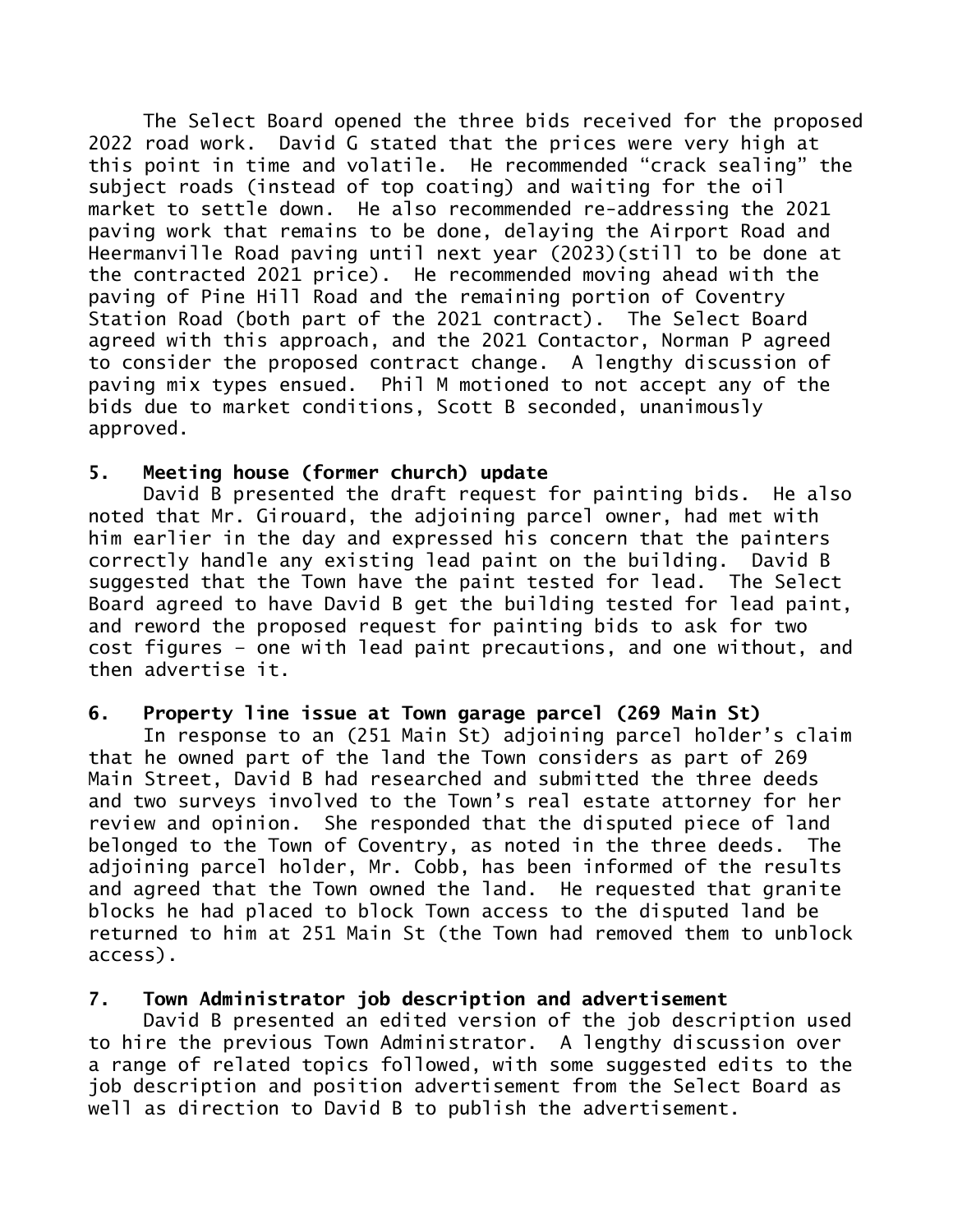# **8. Flood zone permit update; Board of Adjustment scheduled for 4 May**

David B updated the posting of the upcoming flood zone permit hearing for a project at 88 Main Street. He presented the draft "conditions" to the conditional use permit and discussed each briefly. He also presented a letter to the Select Board to ask the Act 250 District 7 coordinator for a jurisdictional opinion on if the 88 Main Street project requires an Act 250 permit. He also requested that the Town establish the Base Flood Elevation (BFE) in the village, based on the State of Vermont's recommendation to use the 2019 Halloween high-water mark as the BFE. That would involve hiring a surveyor to monument the high-water mark. Phil M motioned to have David B get a surveyor to monument the BFE. Seconded by Scott B; unanimously approved.

## **9. Minutes from April 18 Select Board Meeting**

Tabled, as David B had not printed them out for the Select Board Meeting.

### **10. Other Business**

a. Coventry Fall Festival – Kerry K announced the Fall Festival committee had determined that Saturday, August 28 would be a logical date to hold the festival, with Sunday, August 29 as a rain date for the fireworks show. These dates avoid competing with the Barton Fair.

b. Heermanville Road (the "Ghoul"). This topic was already addressed in the previous road contract discussion. Paving will be delayed at least a year.

### **11. Warrants:**

### **a. Sansoucy billing**

Scott B stated that he had talked with Brian Monaghan (the Town attorney) who was investigating, but that he had not heard back from Brian as he (Brian) is on vacation. A lengthy discussion followed, with direction from Scott B to David B to contact Brian Monaghan.

# **b. Orleans Fire Dept contract**

Following a brief discussion, Scott B will ask Orleans for an updated contract.

# **c. Review warrants and sign**

Phil M motioned to accept the warrants as written, seconded by Scott B, unanimously approved.

# **12. Adjourn**

Motioned by Scott B, seconded by Phil M, unanimously approved. The meeting adjourned at 8:11 pm.